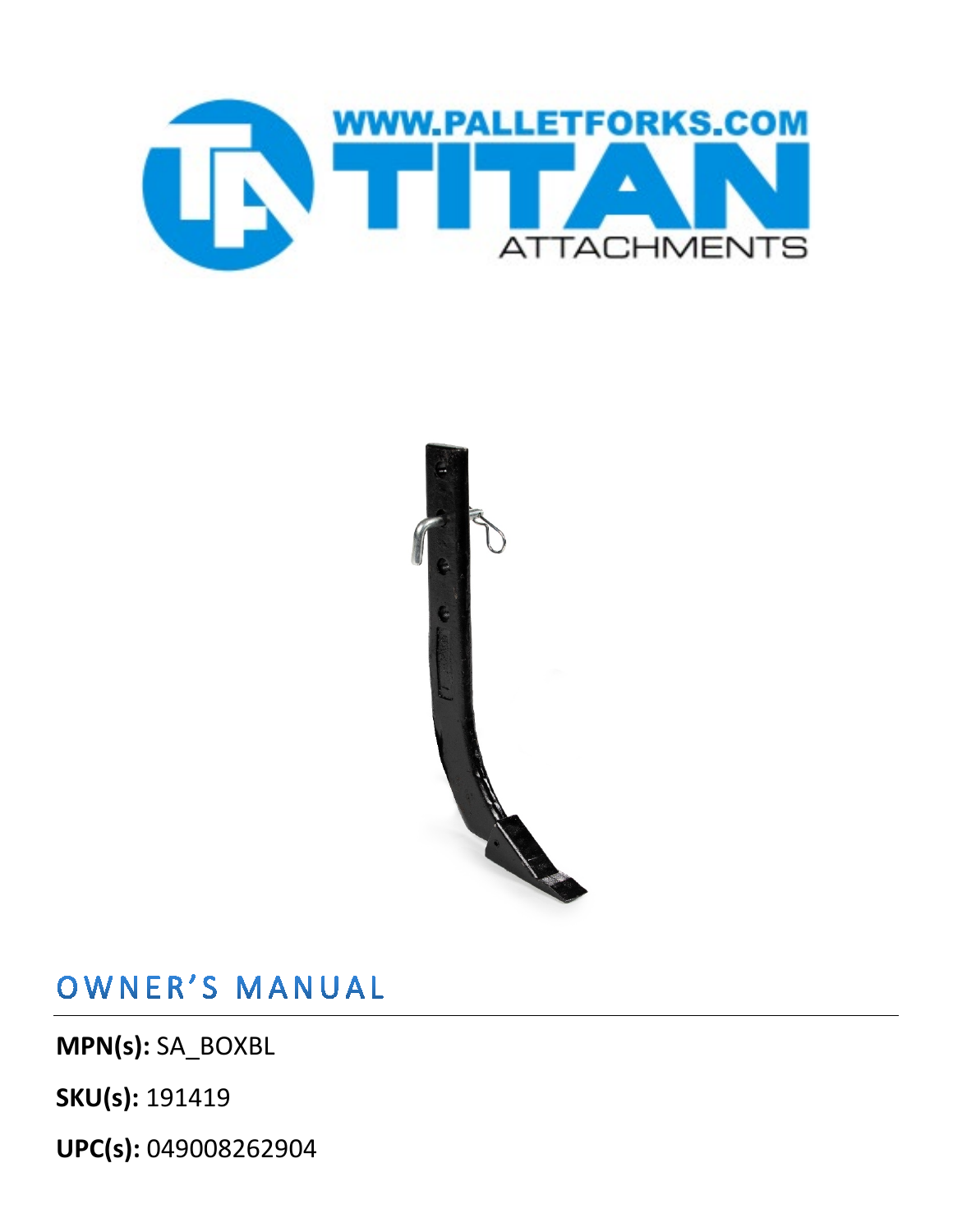

| <b>KEY</b> | <b>BOX</b>     | <b>DESCRIPTION</b>      | <b>QTY</b> |
|------------|----------------|-------------------------|------------|
| (1)        | 6BS-2          | <b>RIPPER</b>           |            |
| (2)        | GB/T879.1-2000 | <b>STRETCH PIN10X35</b> |            |
| (3)        | 6BS-9          | <b>RIPPER TIP</b>       |            |
| (4)        | 6BS-5          | <b>SHANK PIN</b>        |            |
| (5)        | 6BS-8          | <b>R PIN3.2</b>         |            |